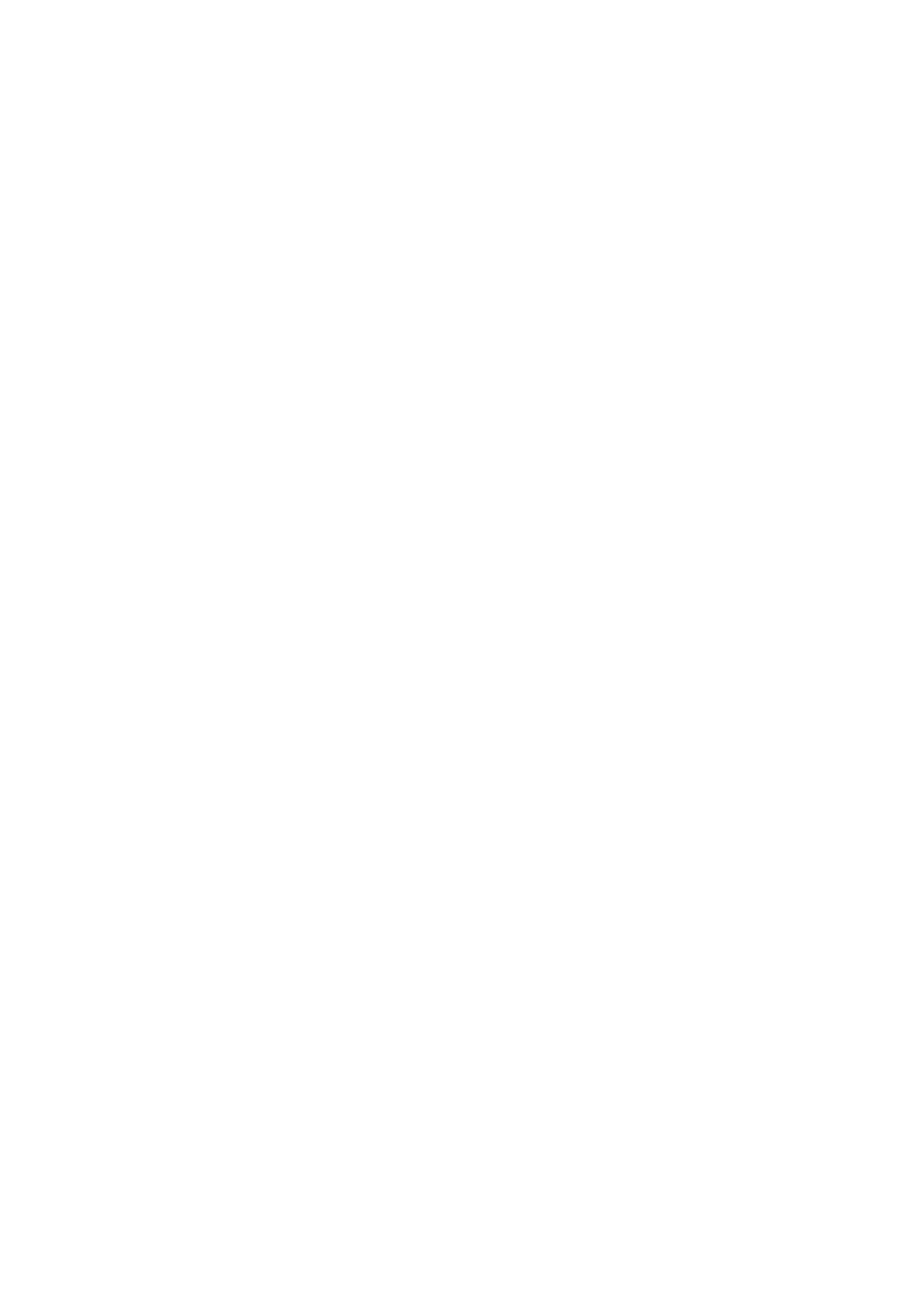## **Contents**

| 2. Uranium<br>2.1 Demand<br>2.2 Supply<br>2.3 Outcome<br>3. Conversion<br>3.1 Demand<br>3.2 Supply<br>3.3 Outcome<br>4. Enrichment<br>4.1 Demand | $\overline{2}$<br>$6\,$<br>$\overline{7}$ |  |
|--------------------------------------------------------------------------------------------------------------------------------------------------|-------------------------------------------|--|
|                                                                                                                                                  |                                           |  |
|                                                                                                                                                  |                                           |  |
|                                                                                                                                                  |                                           |  |
|                                                                                                                                                  |                                           |  |
|                                                                                                                                                  |                                           |  |
|                                                                                                                                                  | 9                                         |  |
|                                                                                                                                                  | П                                         |  |
|                                                                                                                                                  | 2                                         |  |
|                                                                                                                                                  |                                           |  |
|                                                                                                                                                  | 4                                         |  |
| 4.2 Supply                                                                                                                                       | 17                                        |  |
| 4.3 Outcome                                                                                                                                      | 18                                        |  |
| 5. Conclusion                                                                                                                                    | 20                                        |  |
| <b>6. Contributors</b>                                                                                                                           |                                           |  |

### **Table**

|                | 1. Plans for Russian EUP Market Shares in the Western World, Non-Russian Origin Reactors (All Scenarios) | 3               |  |  |  |  |  |  |
|----------------|----------------------------------------------------------------------------------------------------------|-----------------|--|--|--|--|--|--|
| <b>Figures</b> |                                                                                                          |                 |  |  |  |  |  |  |
|                | Russian Fuel Market Limits in the US: The Amendment of the Russian Suspension Agreement (RSA)            | 3               |  |  |  |  |  |  |
| 2.             | <b>Russian Uranium Demand Situation Reference Scenario</b>                                               | 4               |  |  |  |  |  |  |
| 3.             | Russian Uranium Demand Situation Upper Scenario                                                          | 5               |  |  |  |  |  |  |
| 4.             | <b>Russian Uranium Demand Situation Lower Scenario</b>                                                   | 5               |  |  |  |  |  |  |
| 5.             | Russian Uranium Supply & Demand Situation Reference Scenario                                             | 8               |  |  |  |  |  |  |
| 6.             | Russian Uranium Supply & Demand Situation Upper Scenario                                                 | 8               |  |  |  |  |  |  |
| 7.             | Russian Uranium Supply & Demand Situation Lower Scenario                                                 | 9               |  |  |  |  |  |  |
| 8.             | <b>Russian Conversion Demand Situation Reference Scenario</b>                                            | $\overline{10}$ |  |  |  |  |  |  |
|                | 9. Russian Conversion Demand Situation Upper Scenario                                                    | $\overline{10}$ |  |  |  |  |  |  |
|                | 10. Russian Conversion Demand Situation Lower Scenario                                                   | $\mathbf{1}$    |  |  |  |  |  |  |
|                | 11. Russian Conversion Supply & Demand Situation Reference Scenario                                      | 12              |  |  |  |  |  |  |
|                | 12. Russian Conversion Supply & Demand Situation Upper Scenario                                          | 13              |  |  |  |  |  |  |
|                | 13. Russian Conversion Supply & Demand Situation Lower Scenario                                          | $\overline{13}$ |  |  |  |  |  |  |
|                | 14. Russian Enrichment Demand Situation Reference Scenario                                               | 15              |  |  |  |  |  |  |
|                | 15. Russian Enrichment Demand Situation Upper Scenario                                                   | 16              |  |  |  |  |  |  |
|                | 16. Russian Enrichment Demand Situation Lower Scenario                                                   | 16              |  |  |  |  |  |  |
|                | 17. Russian Enrichment Supply & Demand Situation Reference Case                                          | 18              |  |  |  |  |  |  |
|                | 18. Russian Enrichment Supply & Demand Situation Upper Scenario                                          | 9               |  |  |  |  |  |  |
|                | 19. Russian Enrichment Supply & Demand Situation Lower Scenario                                          | 9               |  |  |  |  |  |  |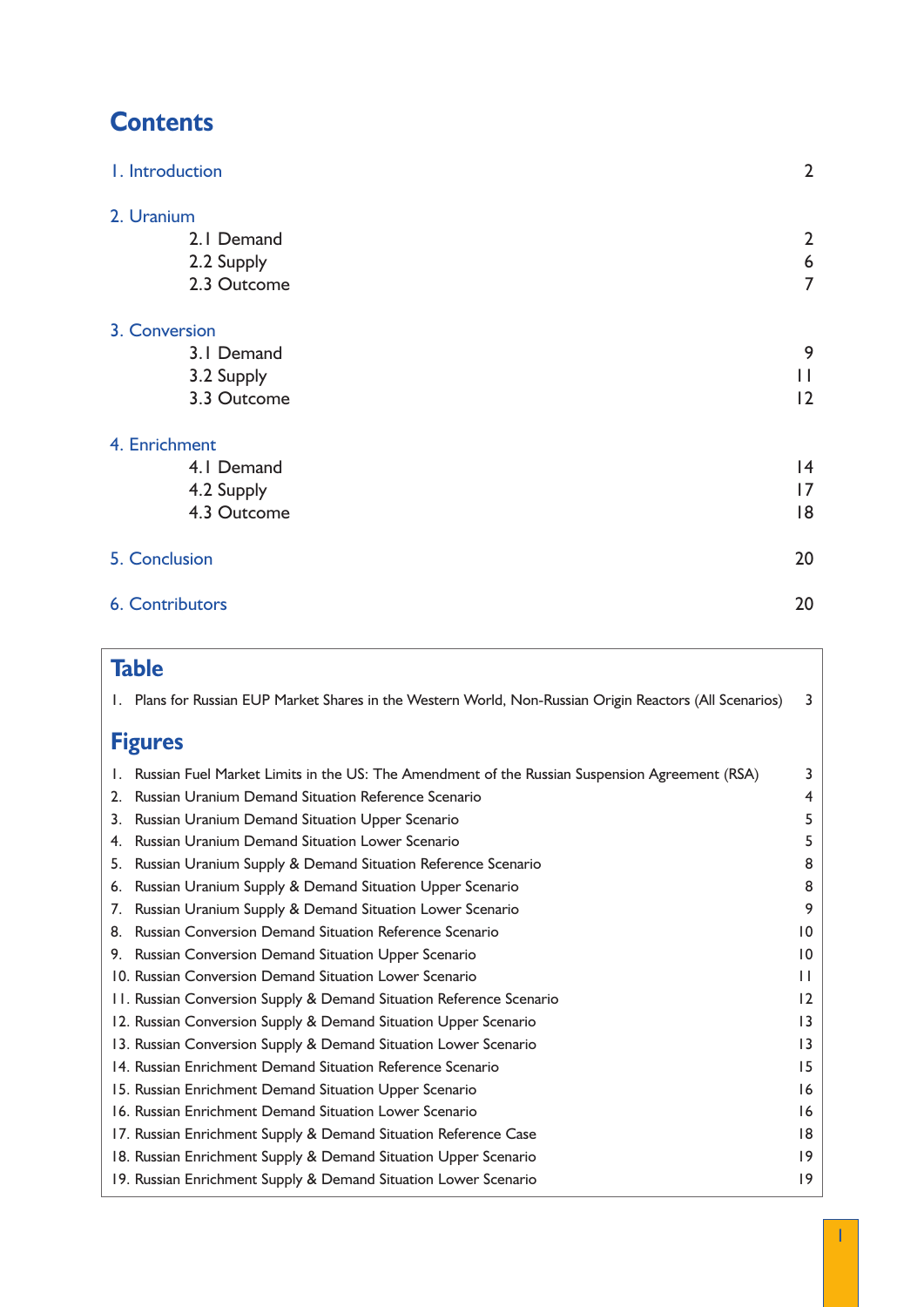

The ongoing US-Russia HEU deal expires in 2013. One particular question therefore suggests itself - what might be the role of Russian secondary sources in the world's nuclear fuel supply portfolio beyond 2013? Or even more precisely - what might be the potential quantities coming from Russian secondary supplies?

Regarding the available level of LEU from Russian HEU downblending beyond 2013, the previous approach of assuming between 1/6 (1,500 t U) and 1/2 (4,500 t U) of the current level of downblended Russian HEU (or 9,000 t U equivalent (t Uequ)) is questionable as it simply cannot be substantiated.

Instead - as also suggested and strongly recommended by Russian representatives - the level of Russian secondary supply sources should come from an in-depth analysis (projection) of the Russian supply/demand situation based on best estimates and knowledge of both the demand and the supply side.

Consequently, this "Special Report on the Russian Supply and Demand Situation" examines the need for Russian secondary supplies from now until 2013 (which is fairly well known) and above all – the continued need for secondary supplies after the HEU deal expires in 2013. This analysis focuses on three scenarios (lower, reference and upper) for the Russian supply and demand side for each of uranium, conversion and enrichment.

# **Uranium** 2

#### **2.1 DEMAND**

Until recently, Russia had very ambitious plans concerning the construction of new reactors in the next decade (particularly for its domestic power plant fleet) with up to three reactors planned each year. However, due to the financial crisis and subsequent reduction in electricity demand, the pace of construction will probably have to be adjusted downward, at least in the near term. In fact, a recent Russian government announcement reduces the pace of new domestic plant construction to only one plant per year for the immediate future.

For purposes of this analysis, the Russian-origin reactor requirements are derived from the uranium requirements scenarios in Section 5.1 of the WNA Market Report of September 2009 (WNA MR). The tails assays are assumed to be 0.15% U-235 (in contrast to the Westernorigin reactors at 0.25% for most of the forecast period). This tails assay of 0.15% pushes down the uranium requirements sharply by comparison with "Western" practice (although boosting the SWU requirements at the same time).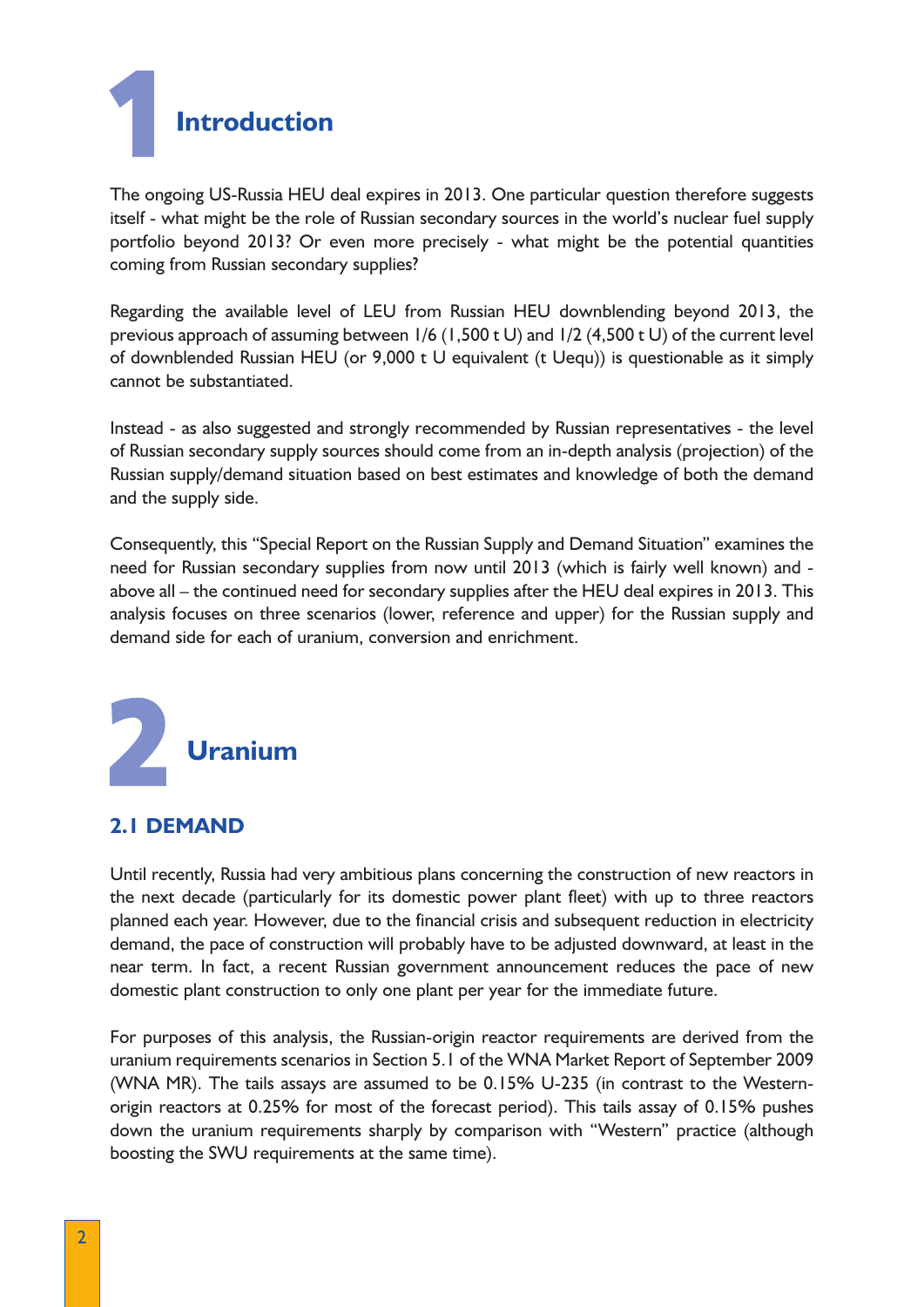In addition, the uranium requirements for the EUP deliveries to operators of non-Russian origin reactors (frequently also described as Western-designed reactors) have been included based on best current estimates. EUP exports to Western designed reactors are based on Russia's publicly announced market share plans, meaning 20 to 25% each for Western Europe and Asia (Japan, South Korea) for the three scenarios (see Table 1). In addition, some potential deliveries to smaller countries have been included. Russian potential sales to China for non-VVER reactors were not taken into account as these are highly speculative at the current time.

|                | 2010<br>[%] | 2012<br>[%] | 2014<br>[%]            | 2016<br>[%]            |
|----------------|-------------|-------------|------------------------|------------------------|
| Asia           |             |             |                        |                        |
| · Japan        | 12          | 16          | 20                     | 20                     |
| · South Korea  | 25          | 27          | 29                     | 30                     |
| <b>Western</b> | 22          | ~23         | $\sim 25$              | $\sim$ 25              |
| <b>Europe</b>  |             |             |                        |                        |
| <b>US</b>      |             | $\thicksim$ | $20/25$ <sup>*</sup> ) | $20/25$ <sup>*</sup> ) |

\*) 20% for lower/ref. scenario; 25% for upper scenario; no first core demand assumed.

*Table 1: Plans for Russian EUP Market Shares in the Western World, Non-Russian Origin Reactors (All Scenarios)*

As to the United States, the Russian Suspension Agreement Amendment (RSA Amendment) allows marginal LEU quantities to be exported by Russia to the US until 2013. Beyond 2013, the quantities permitted to be imported into the US within the RSA Amendment increase substantially until a share of about 20% is reached, as shown in Figure 1.



*Figure 1: Russian Fuel Market Limits in the US: The Amendment of the Russian Suspension Agreement (RSA)*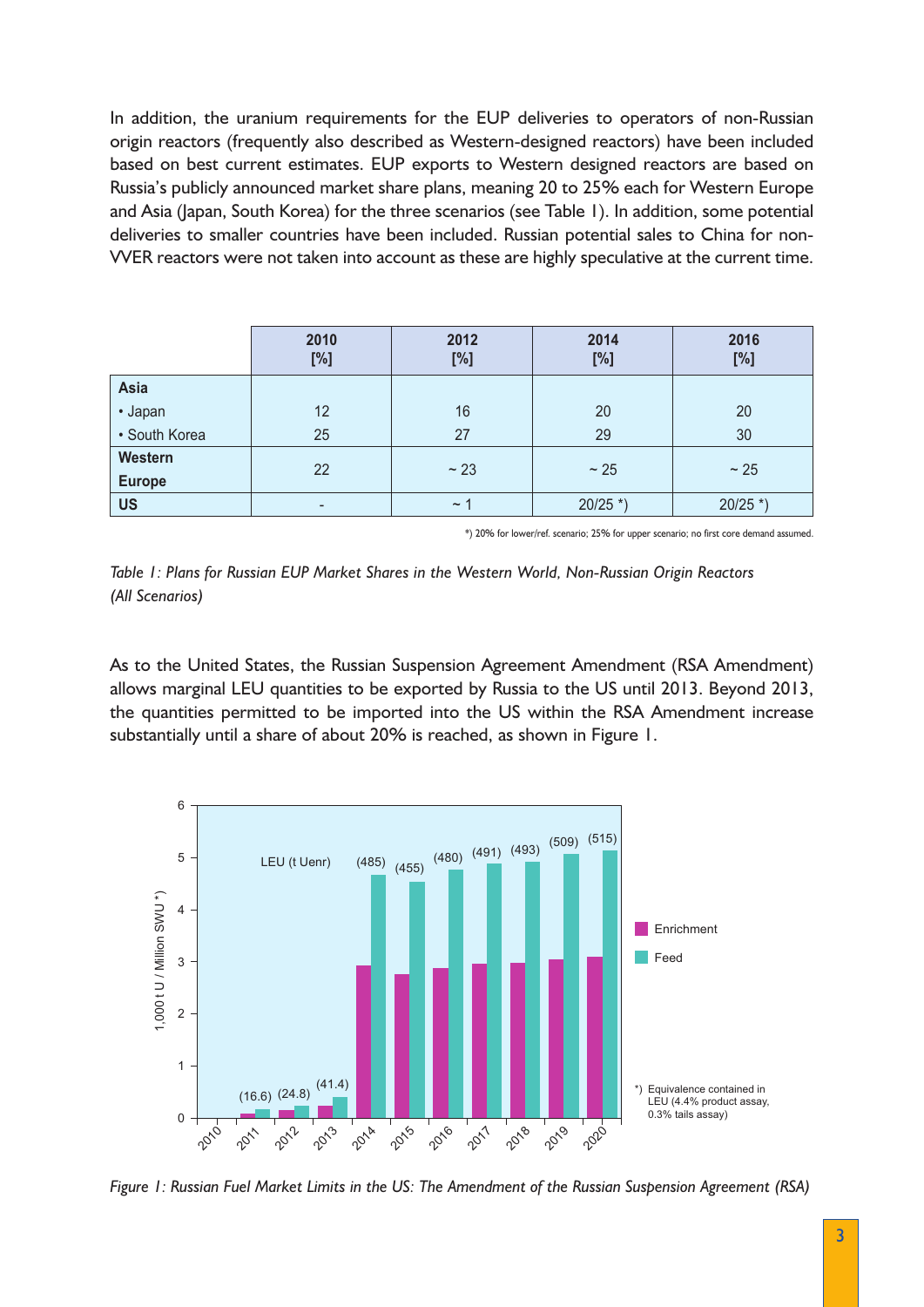The so-called Domenici Amendment to the amended Russian Suspension Agreement says that the US import quota is to rise from 20% ( $\sim$  4,000 tU at a tails assay of 0.25%) to up to 25 %  $\sim$  5,000 tU at a tails assay of 0.25%) of US demand, if Russia downblends an additional 300 mt of HEU between 2014 and 2025. This additional blend-down equates to up to 25 mt/year of HEU, and the LEU from Russian HEU can be freely used domestically or abroad, including within the US quota.

Thus, as to the assumptions of the US market share, Russian demand follows the supply opportunities as per the RSA Amendment after 2013 within a 20% share for the Lower and Reference Scenarios. For the Upper Scenario, a 25% share is assumed (as per the RSA Amendment and the Domenici Amendment). However, one should be aware that this US quota of 25% is believed to be only achievable with an extreme growth of Russian primary production in future years and/or continuation of the LEU production from Russian HEU at a relatively high level.

Importantly, the uranium component of 50% of the Russian EUP exports to the Western designed reactors is assumed to be provided by the reactor operators themselves, while the balance of 50% is expected to come from Russian uranium sources. In effect, the assumption is that half the Russian-enriched material headed to Western-design reactors would be made pursuant to conversion/SWU or even SWU-only contracts, an assumption that takes a good deal of pressure off future Russian primary production requirements.

Based on these assumptions, Figures 2 to 4 illustrate the projections of the uranium demand for all Russian supplied reactors, Russian origin as well as non-Russian origin reactors, for the three scenarios.



*Figure 2: Russian Uranium Demand Situation Reference Scenario*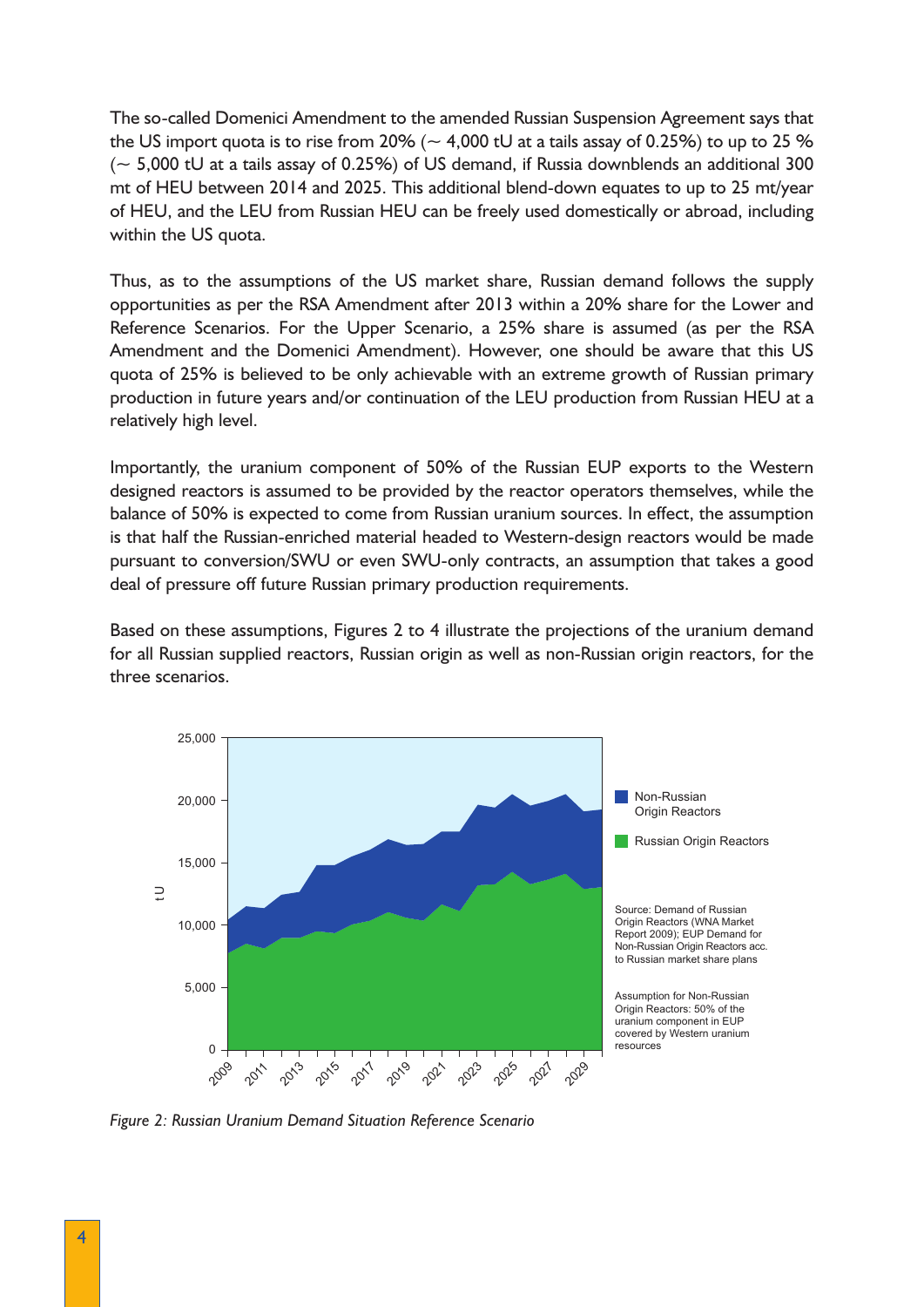

*Figure 3: Russian Uranium Demand Situation Upper Scenario*



*Figure 4: Russian Uranium Demand Situation Lower Scenario*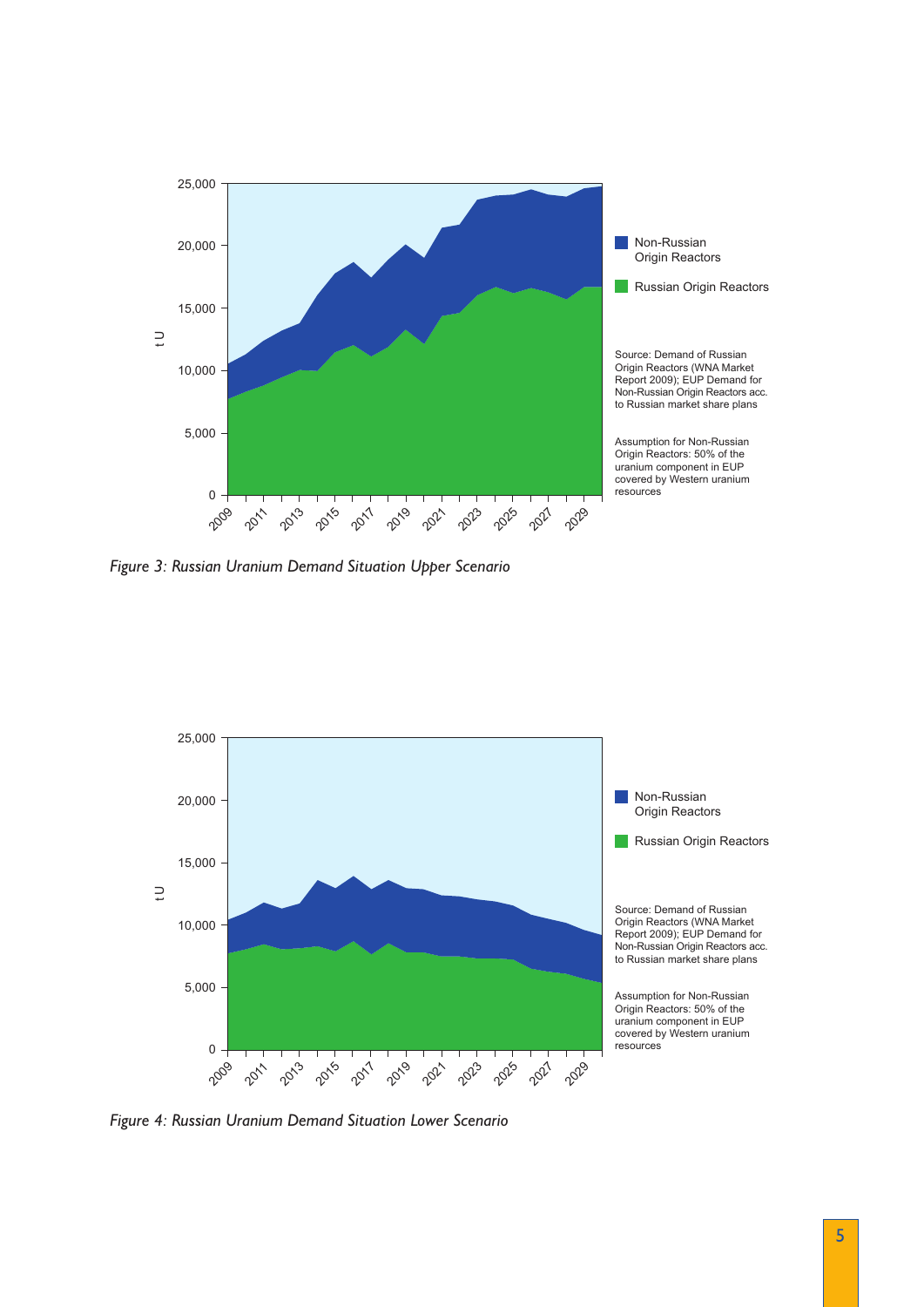#### **2.2 SUPPLY**

Turning to the supply side,

- From 2009 to 2030, primary uranium production is expected to follow the three primary production scenarios in Section 5.5 of the WNA MR for Russia, Kazakhstan (Russian shares in the Kazak mining projects), the Ukraine and the Czech Republic. Not included was the potential Russian access to imported uranium from shareholdings in Western companies (e.g. UraniumOne). This has arisen only recently.
- As to the secondary supplies, we proceed from the assumptions as follows:

#### **Period 2009 to 2013:**

- Re-enrichment of Russian tails: It is believed that there is a need for Russia to re-enrich its own tails until 2013 to produce in the range of 1,000 t Uequ per year.
- The tails re-enrichment deals with Western partners run out in 2010 and will not be continued. It is believed that the Western tails were used (and will continue to be used) to create the 1.5% blendstock for the Russian HEU downblending until 2013. Thereby, the Western tails material is depleted further from a tails assay of about 0.2% (the approximately contractual level for Western tails re-enrichment) to an operational tails assay of 0.1%.
- The recycling of RepU derived from Russian-designed pressurized water reactor spent fuel (VVER-440) into fuel for RBMKs and the use of Western RepU - not re-delivered to the West - will be continued in the range of 1,000 t Uequ until 2020. This then declines substantially thereafter to a few hundred t Uequ, due to the shut-down of several RBMKs and the expiration of RepU recycling for the West.
- Uranium from inventories until 2013: It is believed that there is currently a small inventory reduction (of natural uranium or its equivalent of UF6) taking place on the Russian side of the market, to balance things up. The magnitude of Russian inventories is unknown, but the three scenarios foresee 1,000 tU per annum from this source until 2013.
- Around 2,300 tU per year of HEU feed is assumed to be returned to Russia in the period 2009-2013 under existing agreements.

#### **Period 2013 to 2030:**

Although Russia will still have substantial quantities of surplus HEU beyond 2013, no LEU from Russian HEU after 2013 was expressively included, as there are clear signs from Russia not to use LEU from HEU unless really needed. As applies to other inventories and stocks, the use of LEU from Russian HEU eventually also depends on market conditions, such as prices, possible shortage of supply in the Russian demand/supply portfolio and, last but not least, political reasons. Thus beyond 2013, LEU from Russian HEU could be one of several conceivable options for Russia, but at this stage it should be viewed as more of a contingency than an actuality.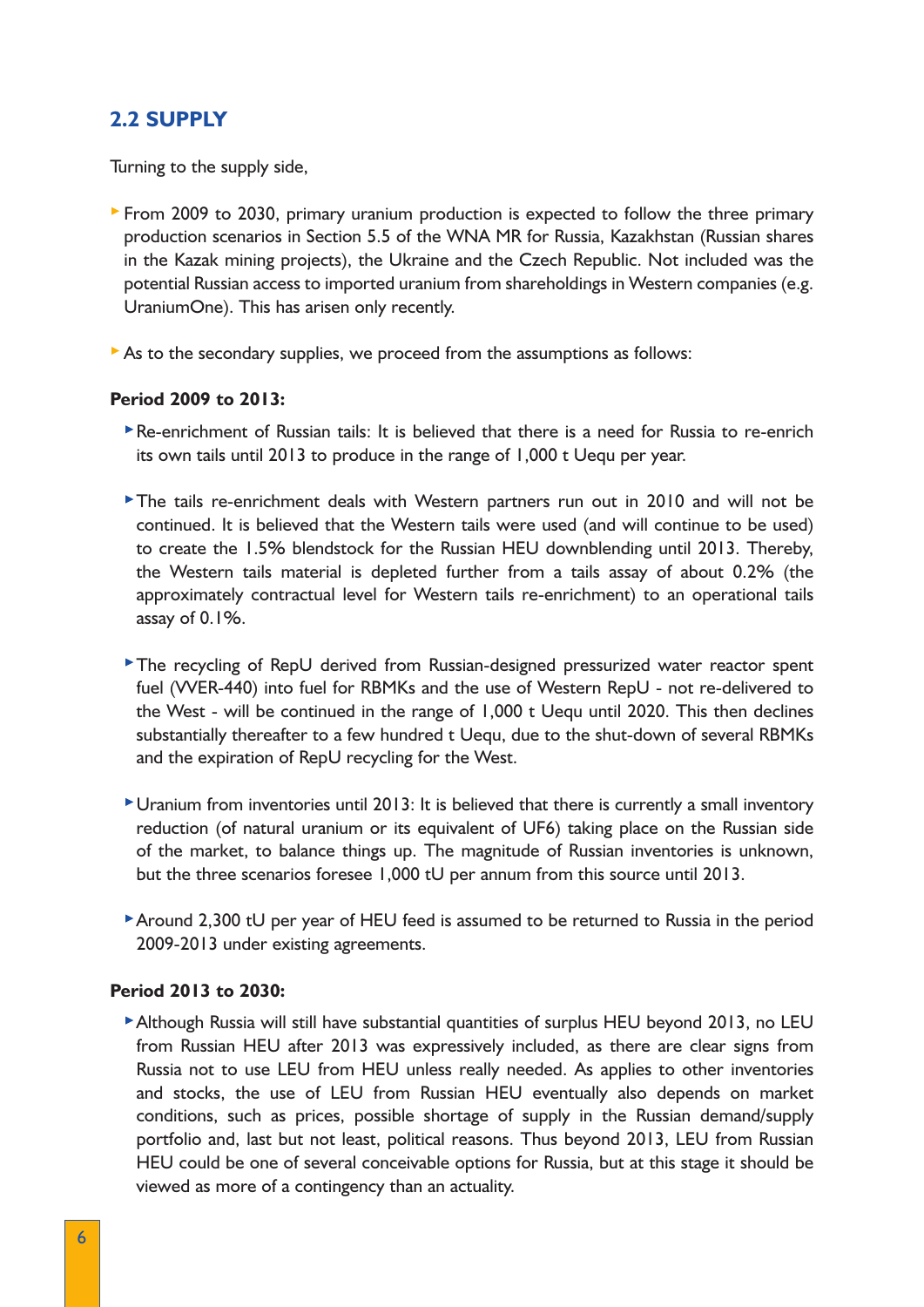Ex-military plutonium, recycled as MOX, may make a small contribution of 400 t Uequ from about 2015 onwards in the upper scenario and from 2020 in the reference scenario. No contribution of military plutonium is assumed in the lower scenario.

#### **2.3 OUTCOME**

Based on these assumptions, Figures 5 to 7 illustrate the projections of the Russian uranium supply/demand situation for the three scenarios.

Throughout the next 4 years  $(2010 - 2013)$ , roughly 5,000 t Uequ will probably come from secondary supplies, representing some 50% of Russian total fuel demand (Russian origin and non-Russian origin reactors) in 2009 and about 40% in 2013. These materials will consist of re-enriched tails and/or uranium from inventories, RepU, and returned feed derived from the Russian HEU blend-down agreement.

Looking beyond 2013, the need for secondary material within the reference and the upper scenario will grow, despite anticipated steady increases of the annual output of Russia's fullyowned and joint-venture (JV) uranium mining projects. As to the lower scenario, the need for secondary supply will remain on the same level until around 2020 and decline thereafter, due to a declining overall demand.

In figures, the annual needs for secondary supplies to fill the gap between freshly mined uranium and overall demand will be around 6,000 t Uequ for the reference and upper scenarios and 4,000 t Uequ for the lower scenario.

As already indicated above and worthwhile mentioned once again, it is widely believed that this demand beyond 2013 can only be covered by a mixture of various secondary supply sources. Russia has substantial uranium inventories in different forms, assays and isotopic compositions, such as HEU and medium-enriched uranium (MEU), natural uranium, high-assay tails and RepU from so-called "plutonium production reactors" and spent fuel with very low burn-up levels. According to best estimates, these stocks total 200,000 to 300,000 t Uequ, including military material.

It is obvious that Russia still has several years to decide on what kind of material eventually to use beyond 2013, depending on the actual developments in Russia's demand and the supply side until 2013.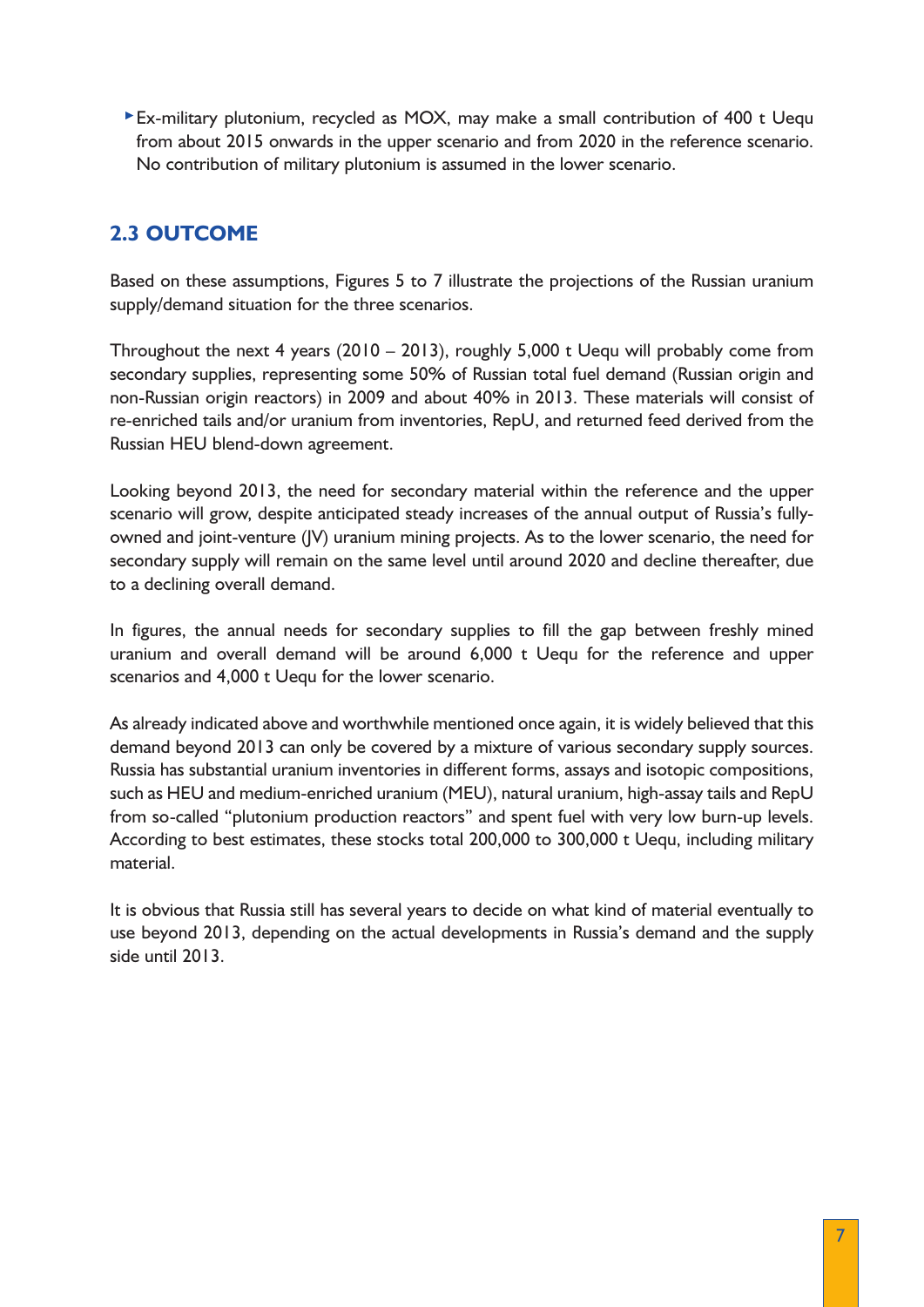

*Figure 5: Russian Uranium Supply & Demand Situation Reference Scenario*



*Figure 6: Russian Uranium Supply & Demand Situation Upper Scenario*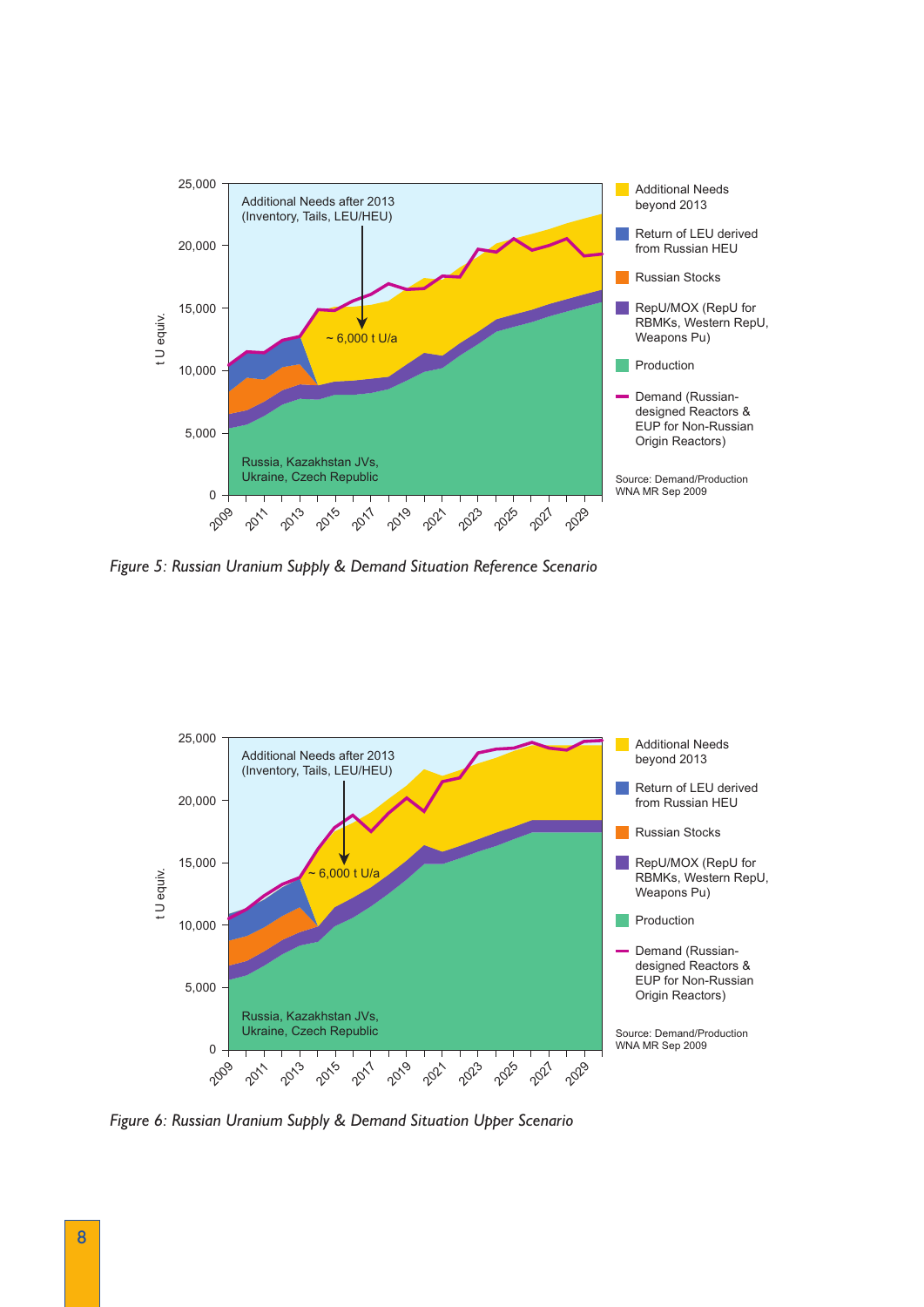

*Figure 7: Russian Uranium Supply & Demand Situation Lower Scenario*



#### **3.1 DEMAND**

As carried out for the uranium demand analysis in Chapter 2, the conversion demand for Russian origin reactors has been derived from the conversion requirements scenarios in Sections 6.1 of the WNA MR (Sept. 2009). Further, conversion demand of EUP deliveries for non-Russian origin reactors are included based on best current estimates and the announcements of Russia about the planned market shares of Russian EUP in the Western world, meaning 20 to 25% for Western Europe and about 20% for Asia (Japan, South Korea) for the three scenarios (Table 1).

As for the uranium requirements (Chapter 2.1), the market shares according to the RSA Amendment have been taken into account for the lower and reference scenarios for conversion exported by Russia to the US until and beyond 2013. For the upper scenario, the market share of 25% foreseen in the RSA and the Domenici Amendment has been included (as also indicated below in the enrichment section, from the current market perspective, these assumptions might be rather optimistic for all three scenarios. This should be reflected in the next WNA MR in 2011).

A conversion component of 25% of the Russian EUP delivered to the non-Russian origin reactors is assumed to be provided by the Western reactor operators themselves, while the balance of 75% is expected to come from Russian sources, mainly through available conversion capacity.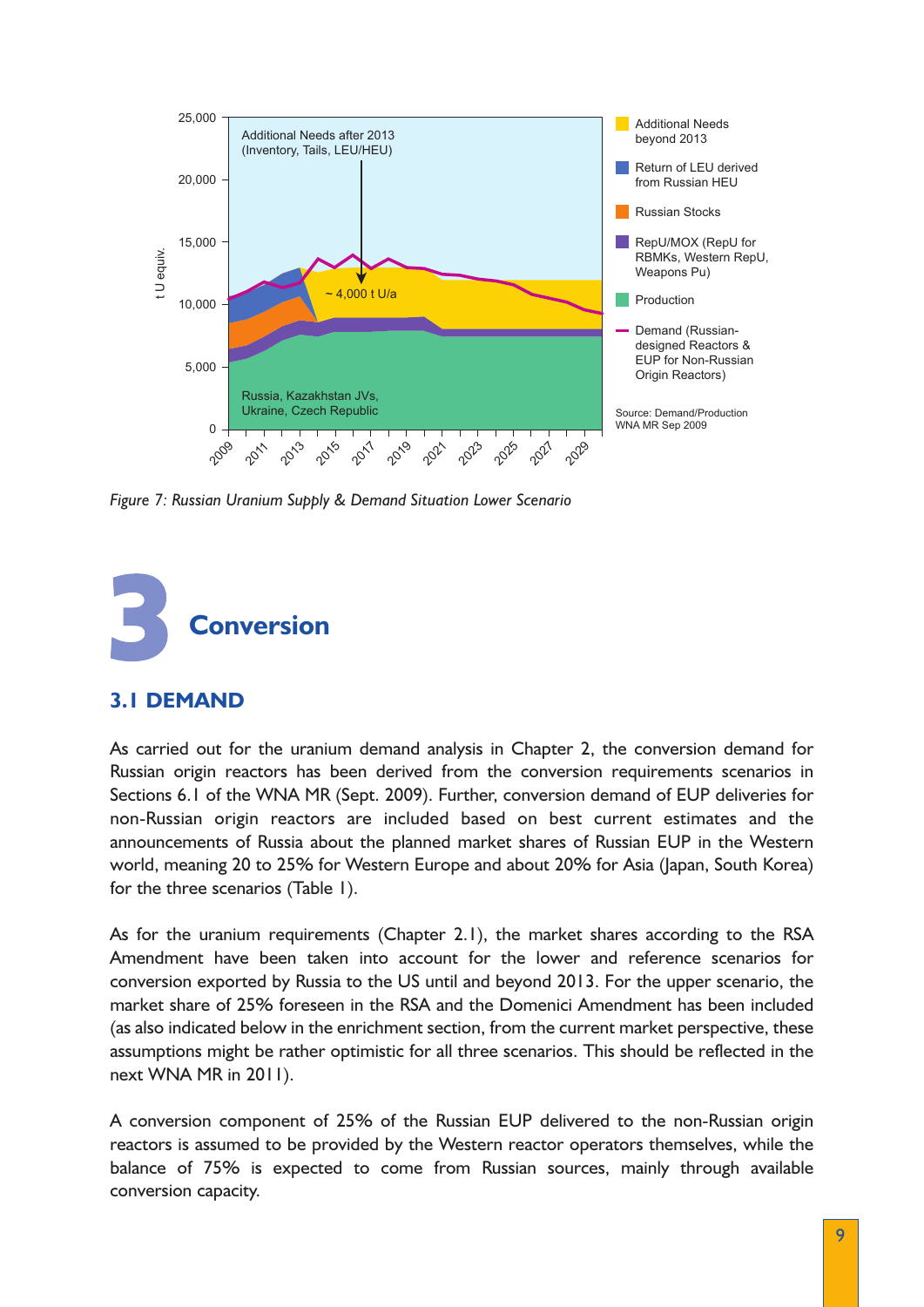Based on these assumptions, Figures 8 to 10 illustrate the projections of the Russian conversion demand for the three scenarios.



*Figure 8: Russian Conversion Demand Situation Reference Scenario*



*Figure 9: Russian Conversion Demand Situation Upper Scenario*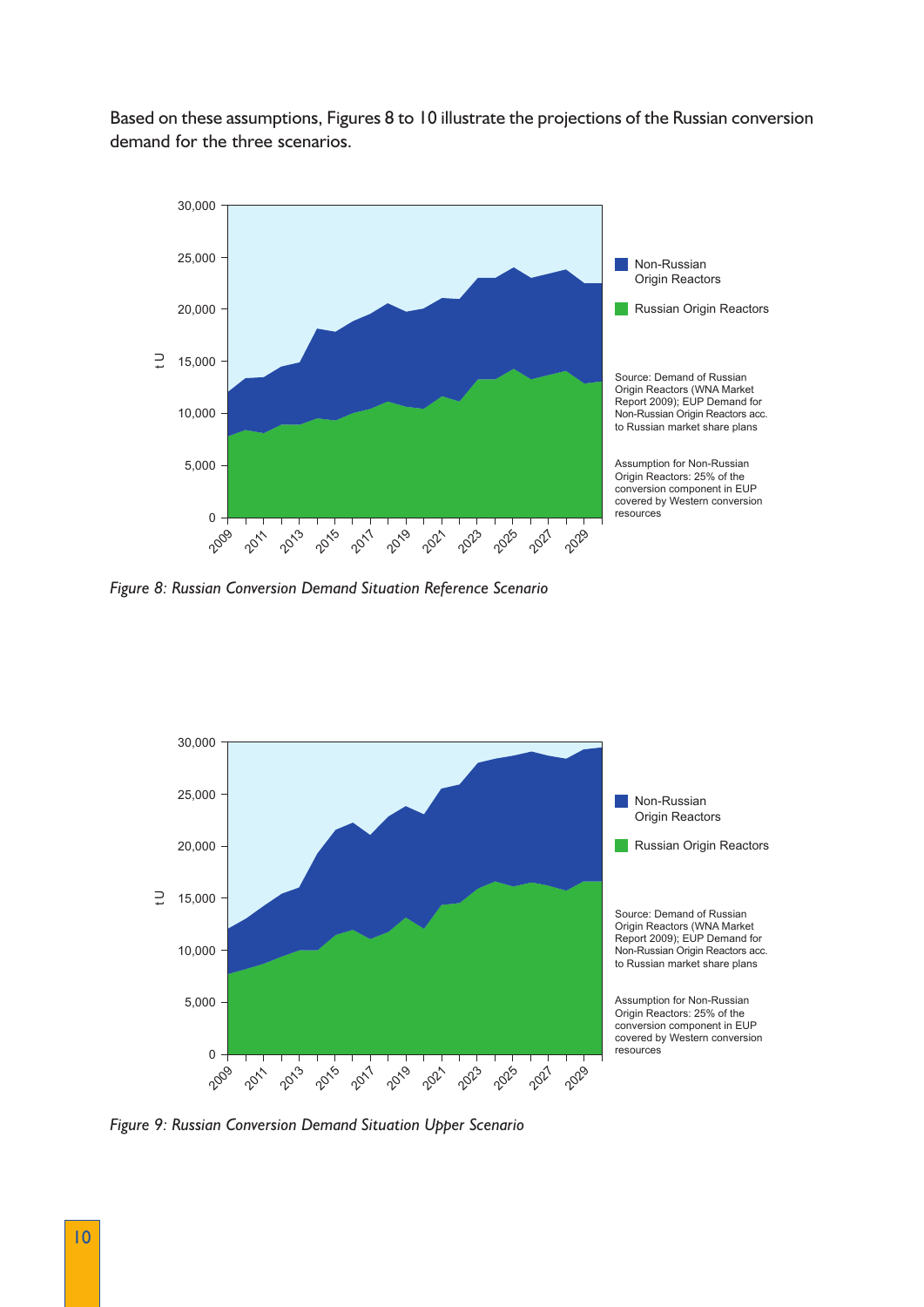

*Figure 10: Russian Conversion Demand Situation Lower Scenario*

#### **3.2 SUPPLY**

The supply of conversion is made up of the following elements, which produce lower, reference and upper scenarios:

#### **Period 2009 to 2013:**

- Primary conversion: In 2009/2010 it is fixed at a level of 8,000 to 9,000 tU, increasing steadily to a level of about 12,000 t U in 2013 for the reference and upper scenarios and remaining at a level of 8,000 to 9,000 t U for the lower scenario until 2013.
- LEU from Russian HEU: It is assumed that UF6 feed is returned to Russia in the period 2009- 2013 which adds to Russian conversion supply about 2,300 t Uequ for all three scenarios.
- Until 2013, re-enrichment of Russian tails and/or a small reduction of inventories is believed to provide UF6 in the range of 1,000 t Uequ per year, thus the same level as for the uranium (Chapter 2.2).

#### **Period 2013 to 2030:**

Primary conversion: Beyond 2013, it is believed that conversion output will be steadily increased in line with the gap between overall demand and the level of assumed secondary supplies (see below). Thus, conversion output will be at a level of 12,000 in 2020 and 19,000 t U in 2030 for the reference scenario. For the upper scenario, the conversion output is expected to reach a level of 15,000 t U in 2015, 17,000 t U in 2020 and 23,000 t U in 2030. For the lower scenario, the conversion output is projected to be relatively constant beyond 2013 to 2030, namely in the range of 10,000 to 13,000 t U (see Chapter 3.3).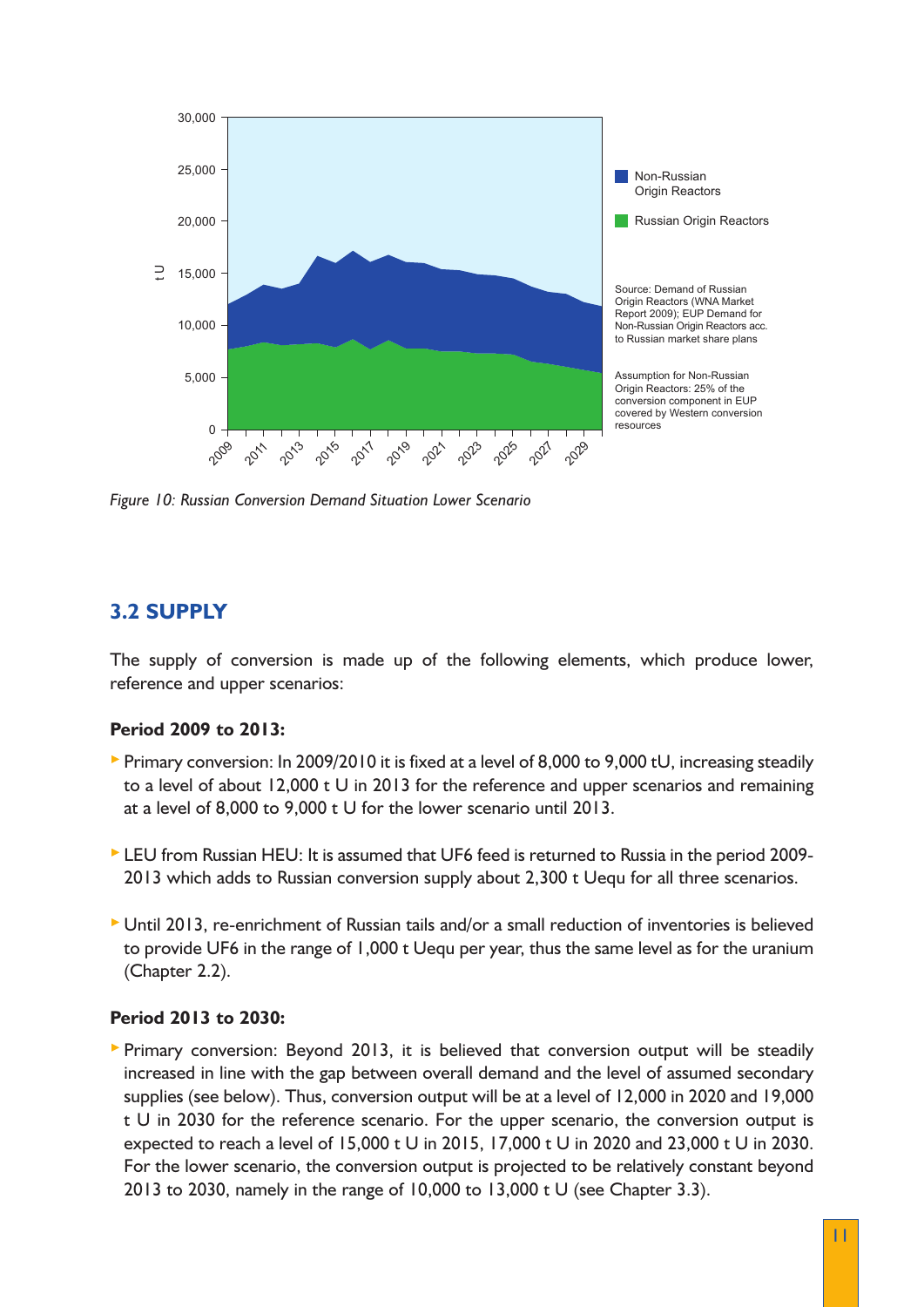- Secondary supplies: Beyond 2013, secondary supplies will reflect the level of secondary supplies for uranium, assuming that this material is by and large in the form of UF6.
- Ex-military plutonium, recycled as MOX, may make a small contribution of 400 t Uequ from about 2015 onwards in the upper scenario and from 2020 in the reference scenario. There is no contribution assumed in the lower scenario.

#### **3.3 OUTCOME**

Based on the assumptions outlined in Chapters 3.1 and 3.2, Figures 11 to 13 illustrate the projections for the Russian conversion supply/demand situation for each of the three scenarios. In all three scenarios, secondary supplies contribute around 4,000 t Uequ (or about one third) to the coverage of the demand in 2009/2010 and remain at this level until 2013. Beyond 2013, it is believed that secondary supplies in the form of UF6 will increase to 6,000 t Uequ for the reference and the upper scenarios and remain at the level of 4,000 t Uequ for the lower scenario. This fully reflects the level of secondary supplies of uranium.

Once again, LEU from Russian HEU, re-enrichment of Russian tails and/or other material from Russian stocks are the conceivable options for Russia to provide sufficient secondary supplies beyond 2013.

As it is believed that there will be enough conversion capacity available beyond 2013, the conversion output is assumed to follow the gap between the overall demand of each scenario and the available secondary supplies, mainly defined through the secondary supply needs in the uranium field.



*Figure 11: Russian Conversion Supply & Demand Situation Reference Scenario*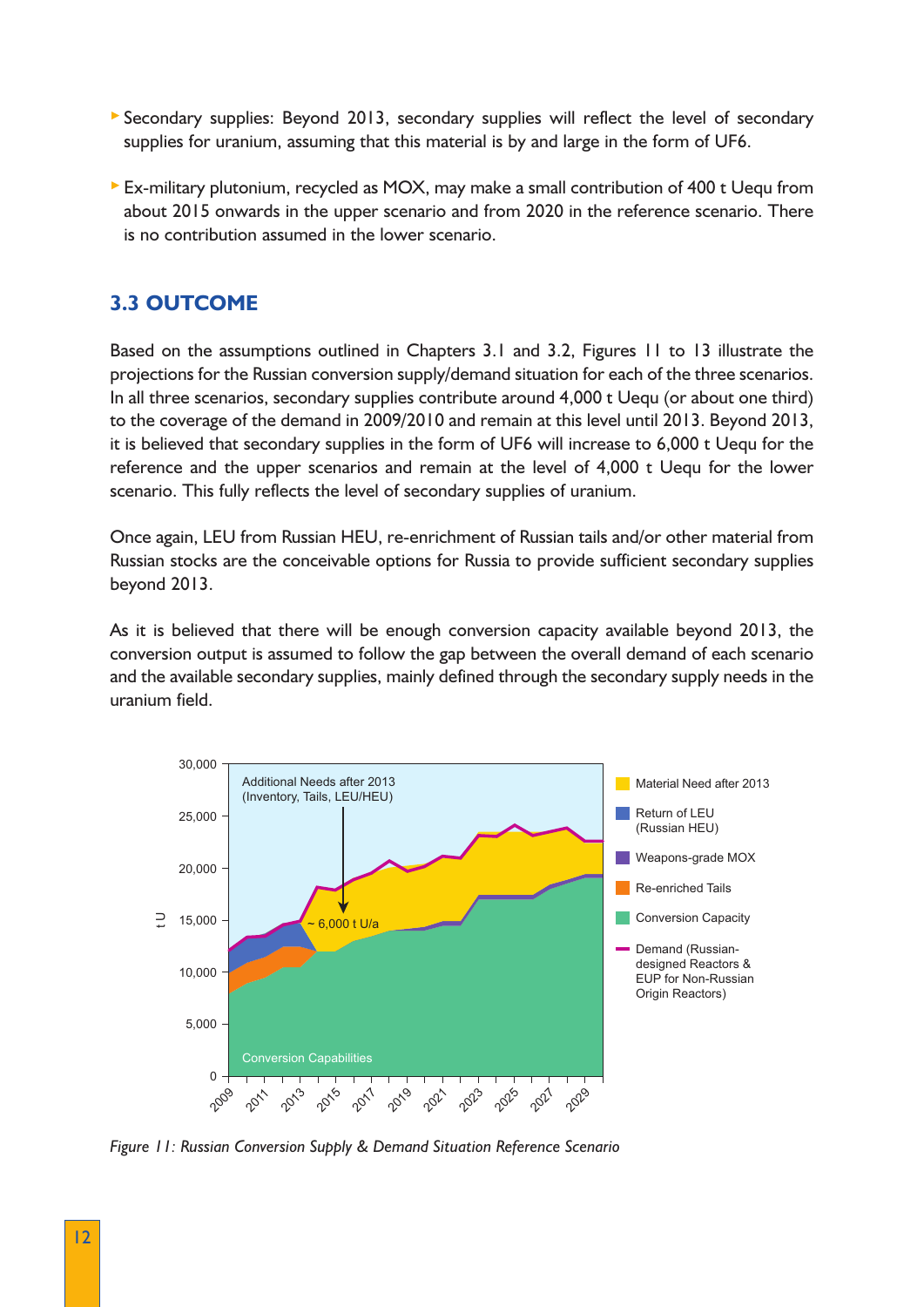

*Figure 12: Russian Conversion Supply & Demand Situation Upper Scenario*



*Figure 13: Russian Conversion Supply & Demand Situation Lower Scenario*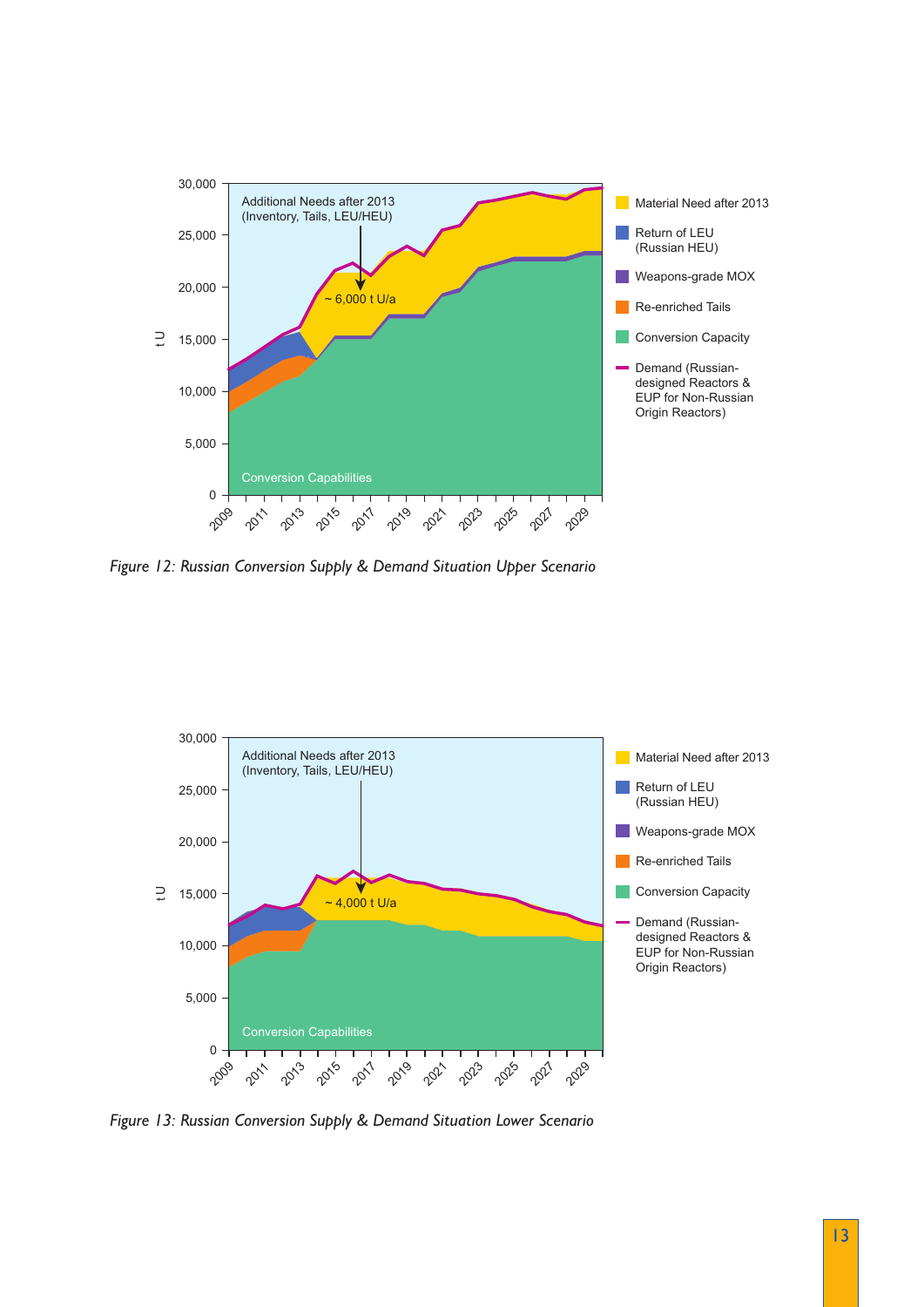

#### **4.1 DEMAND**

As for the uranium and conversion requirements, the Russian origin reactor requirements have been derived from the enrichment requirements scenarios in Section 7.1 of the WNA MR. In addition, enrichment demand for EUP deliveries to operators of non-Russian origin reactors have been included according to best current estimates and the announcements of Russia on the planned market shares of Russian EUP in the Western world, meaning 20 to 25% for Western Europe and about 20% for Asia (Japan, South Korea) for the three scenarios (Table 1).

As for uranium and conversion (Section 2.1 and Section 3.1), the market shares of 20% for Russian EUP in the US have been taken into account according to the RSA Amendment for the lower and reference scenario for SWU. From today's market perspective, this assumption seems rather optimistic for the period beyond 2013. Rather more likely is a market share of 10% for Russian EUP within the lower scenario and 15% within the reference scenario beyond 2013. Consequently, this assumption would reduce the SWU demand for the lower and reference scenarios by about 2 million SWU for the lower scenario and 1 million SWU for the reference scenario. In the next WNA MR in 2011, the actual market developments in the US – as far as publicly known - will certainly then be taken into account accordingly.

Russia has strongly indicated that it is very uncertain whether there will be additional HEU downblending following the end of the twenty-year HEU Agreement in 2013. However, the Domenici Amendment passed by the U.S. Congress in October 2008 provides an incentive for the Russian government to downblend an additional 300 tons of HEU in return for gaining access to another 5% of the US SWU market on an annual basis. The Russians do not appear to be interested in this incentive at this particular moment, but may decide to take advantage of it later.

Based on the latter, the 25% market share of Russian EUP foreseen within the RSA Amendment and the Domenici Amendment has been included in the upper scenario.

Figures 14 to 16 illustrate the projections of the enrichment demand for all Russian supplied reactors, Russian origin as well as non-Russian origin type, for the three scenarios.

In addition, there is effectively demand coming from secondary supplies, such as for the 1.5% blendstock for the Russian HEU downblending and re-enrichment of Western and Russian tails (for more details see Outcome below).

Additional demand stems from decreasing tails assays and thus "producing" uranium, or in other words decreasing the actual uranium needs within its uranium portfolio. The model of WNA MR assumes a 0.15% tails assay for new reactors built and supplied by Russia. In this context, depending on Russian SWU capacity today and in the future, tails assays could be further reduced towards 0.1%.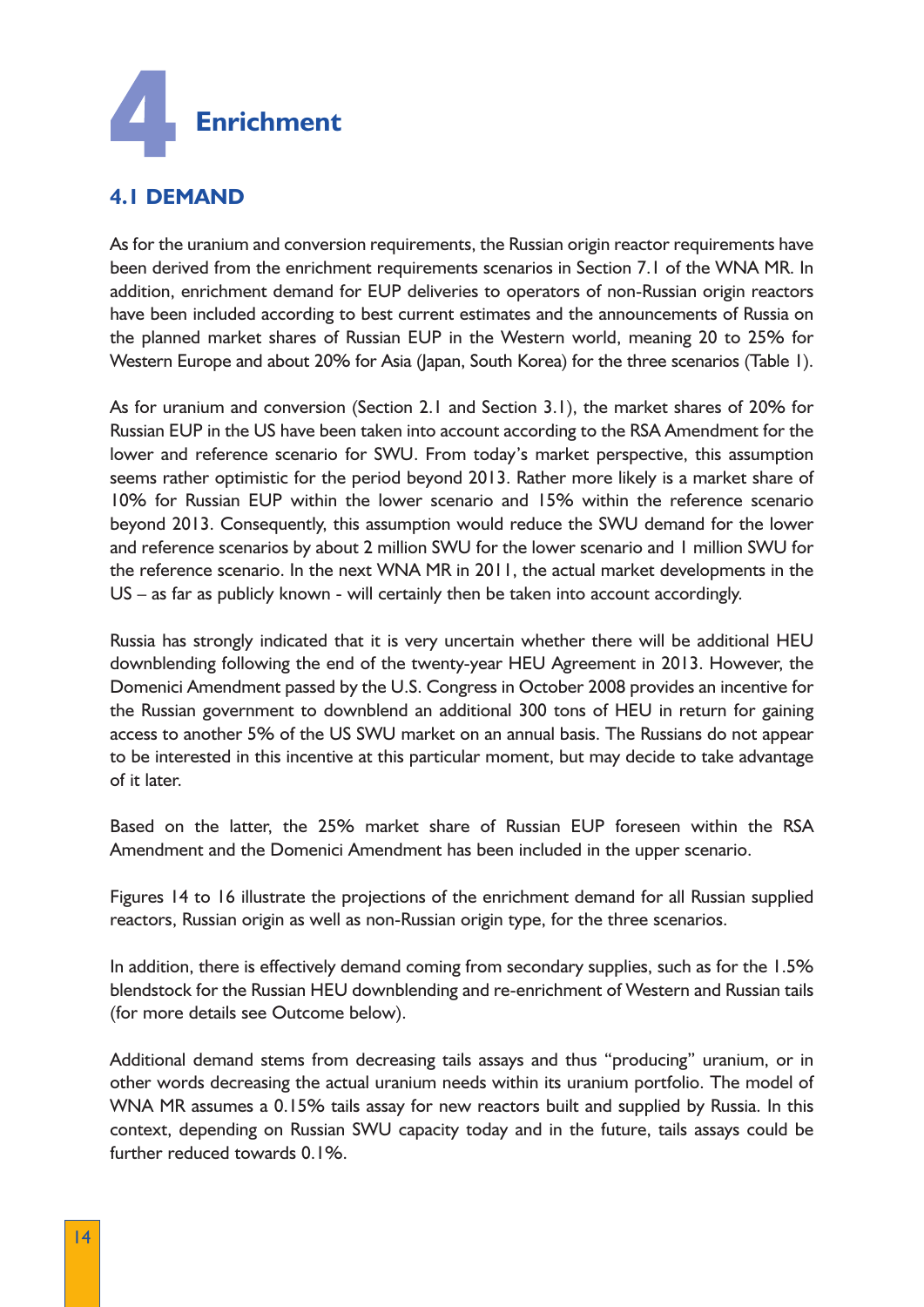From today's point of view, this seems to be quite rational considering the following:

On the one hand, Russian primary uranium production (including production from Kazakhstan, Ukraine and Czech Republic) is currently significantly less than the requirement to fuel Russian origin reactors (domestic and exported reactors) and for the EUP supplies to non-Russian origin reactors.

On the other hand, a surplus of enrichment capacity in Russia is projected, at least immediately after the expiration of the Western tails re-enrichment projects in 2010.

As a consequence, as uranium and enrichment supplies are substitutes (see WNA MR Sep 2009, Section 7.2), it appears very likely that Russia will use rather more enrichment and less uranium, meaning that tails assays may be around 0.1% than 0.15%.



*Figure 14: Russian Enrichment Demand Situation Reference Scenario*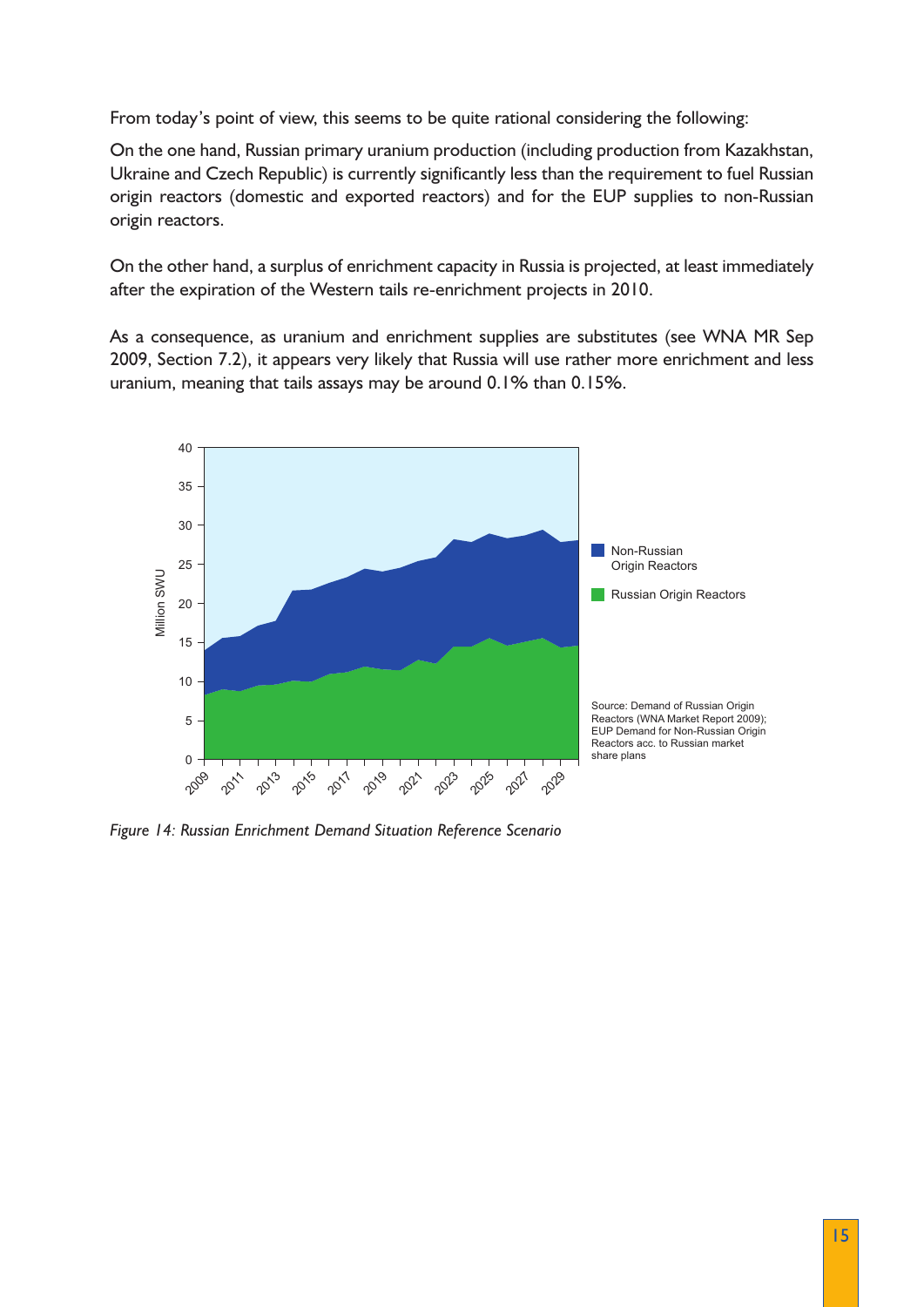

*Figure 15: Russian Enrichment Demand Situation Upper Scenario*



*Figure 16: Russian Enrichment Demand Situation Lower Scenario*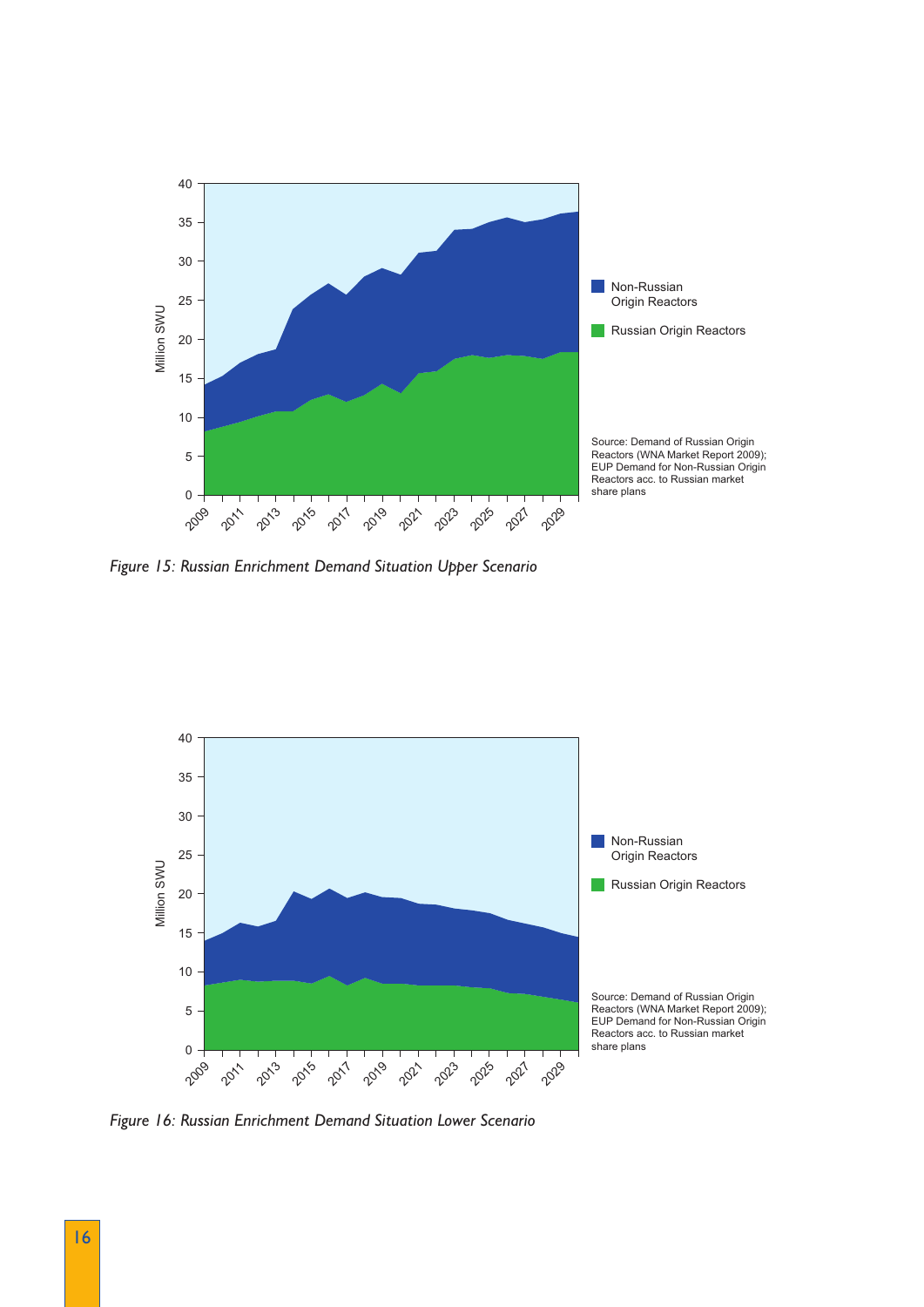#### **4.2 SUPPLY**

According to best estimates, the existing Russian SWU capacity (nameplate capacity) was about 27 million SWUs in 2009 and, of this, the SWU capacity actually available for enrichment (operable SWU capacity) is assumed to be about 25 million SWUs or around 90% of the nameplate capacity (WNA MR Sep 2009, Section 7.2, Table 7.2). Although the Russian uranium and also (for the most part at least) the conversion supply and demand situation is much more transparent today than it was in the past, it is still somewhat "opaque" for the enrichment sector, particularly precise information about the actual availability of the enrichment capacity today and in the near future.

It is widely believed that Russia will continue steadily increasing its enrichment capacity, particularly after 2012, as new and more efficient centrifuges replace the old. Nameplate capacity may therefore rise to 33 million SWU and even above this by 2015 (see WNA MR Sep 2009, Section 7.2, Table 7.3) (Note: 33 million SWU includes new SWU capacity for the JV between Kazakhstan and TENEX. Instead of new capacity, Russia reportedly offered Kazakhstan a stake of up to 49 % in one of its enrichment plants, either the Urals Electrochemical Combine in Sverdlovsk or the Electrochemical Plant in Zelenogorsk). Conservatively, the operable SWU capacity is believed to reach about 30 million SWU, possibly even a little lower owing to the change of arrangements in the JV between Kazakhstan and TENEX.

The real target of increasing SWU capacity is likely to be enrichment for the non-Russian origin reactors in the Western world (including Asia, and beyond 2013, the US pursuant to the RSA Amendment). For these SWU needs, it is firmly believed that there will be sufficient operable SWU capacity available beyond 2013. This is the date when the US-Russian HEU deal expires and thus production of the 1.5% blendstock will most likely decline and achieve a level that reflects the then-prevailing SWU requirements defined by the Russian plans for HEU downblending.

For simplicity purposes and due to the fact that there is much uncertainty about the level of SWU capacity beyond 2015, the operable SWU capacity of 30 million SWU is assumed for all three scenarios and also to remain there beyond 2015. Obviously, as indicated above, the plans for the SWU capacity build-up beyond 2015 will be adopted according to the SWU demand of supplied reactors and the need for SWU capacity to produce secondary supplies in the uranium field (blendstock for HEU and tails-re-enrichment).

In addition, some MOX from weapons-grade plutonium serves as SWU supply within the reference scenario (0.5 million SWU/year beyond 2014) and the upper scenario (0.5 million SWU/year beyond 2019). No MOX from weapons-grade plutonium is projected within the lower scenario.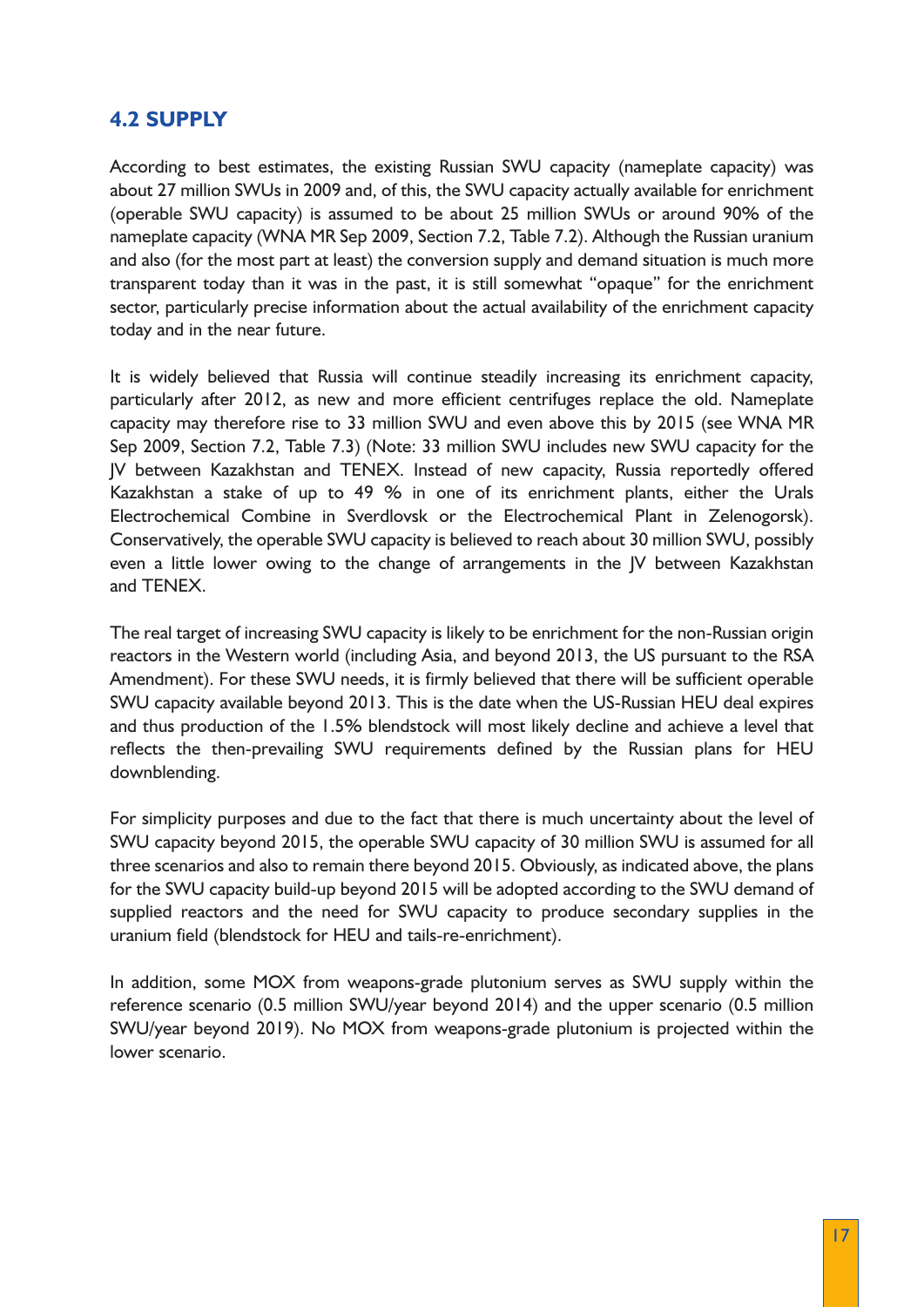#### **4.3 OUTCOME**

Based on the assumptions in the Demand and Supply section, Figures 17 to 19 illustrate the projections for the Russian enrichment supply/demand situation for the three scenarios.

Accordingly, the three main uses for the existing/operable Russian SWU capacity are currently (2009/2010):

- **LEU** for Russian origin reactors and non-Russian origin reactors, particularly Western Europe and Asia (about 3/5 of demand or 15 million SWU);
- LEU (1.5% blendstock) for HEU downblending (roughly 1/5 of demand or 5 million SWU); and
- Re-enrichment of Western and Russian tails (roughly 1/5 of demand or 5 million SWU).

Thus, substantial quantities of the operable Russian SWU capacity  $(\sim 10$  million SWU) are effectively tied up today for secondary supplies.

Looking at the situation beyond 2010, due to surplus SWU capacities after the Western tails enrichment deal expires in 2010 and the steady increase of SWU capacity, all three scenarios show more or less potential for selling additional enrichment services. In principle, this potential could be used -

- $\blacktriangleright$  for reducing tails assays;
- for additional re-enrichment of tails (Russian tails and/or tails originally stemming from the re-enrichment program of Western tails until 2010);
- for further market share coverage for non-Russian origin; and



*Figure 17: Russian Enrichment Supply & Demand Situation Reference Case*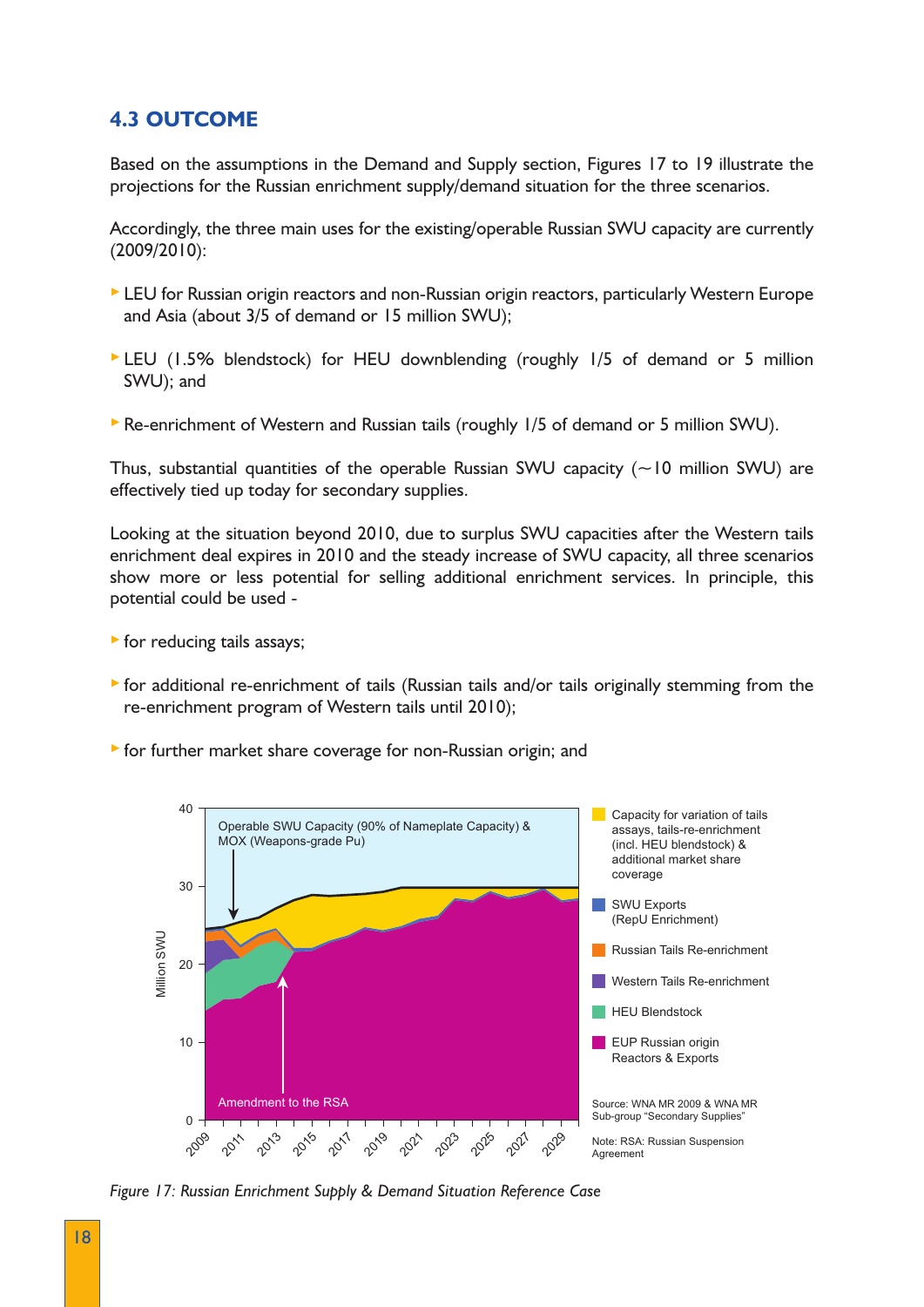to continue producing blendstock for LEU from Russian HEU beyond 2013.

To sum up, this potential surplus SWU capacity is believed to be crucial for achieving a balanced uranium supply/demand portfolio, particularly beyond 2013 when between 4,000 to 6,000 t Uequ is needed as secondary supplies (see Chaper 2.3).

Due to Russia's ambitious SWU capacity expansion plans, Russia certainly has much flexibility to react according to actual material needs in the uranium as well as in the enrichment field, thereby taking advantage of the fact that uranium and enrichment supplies are effectively substitutes (see Chapter 4.1).



*Figure 18: Russian Enrichment Supply & Demand Situation Upper Scenario*



*Figure 19: Russian Enrichment Supply & Demand Situation Lower Scenario*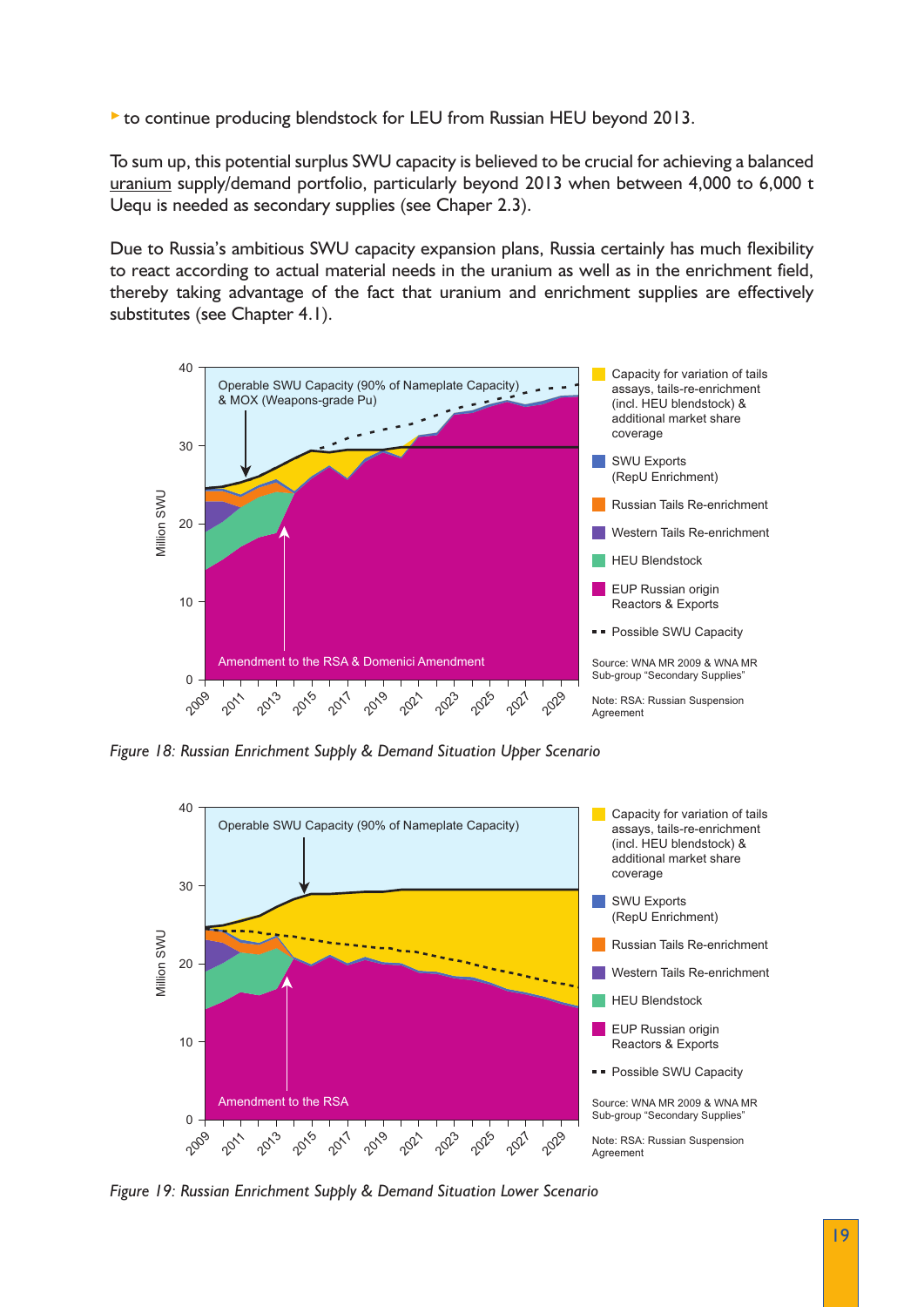**Conclusion** 5

The Russian nuclear fuel supply and demand situation is much more transparent today than it was in the past, and more insight and understanding in the West is being added day by day. However, the issue of the individual secondary supply sources to the Russian fuel requirements after 2013 is still somewhat controversial. Nevertheless, here are the conclusions of WNA's MR sub-group on "Secondary Supplies":

- Until 2013, the Russian supply/demand situation in uranium, conversion and enrichment is well-balanced. This is based on fresh uranium, primary conversion output and a variety of secondary supplies contributing about 50% to the total uranium and conversion needs, but only to a marginal degree to the SWU needs.
- $\triangleright$  Beyond 2013, the Russian supply/demand picture will require the use of significant quantities of domestic secondary supplies in the uranium sector, thus also affecting the conversion and enrichment sectors. Obviously, the downblending of additional HEU to produce reactorgrade LEU could become a major option, but it is not Russia's only one.

Altogether, Russian secondary supplies will remain essential for a balanced supply/demand situation for Russia and its export customers in the short and medium term future. This would apply particularly if current uranium production scenarios should face any setbacks and/or if uranium requirements start clearly to reflect the WNA's upper scenario.

On the other hand, the need for secondary supplies, particularly beyond 2013, might be reduced by Russia gaining additional shareholdings in world uranium producers. Russia would then get additional access to additional primary production output. Just recently, a first step has occurred in this direction, by the achievement of a majority stake in Uranium One, the Canadian-based uranium producing company.



This report was mainly authored by Rolf Kwasny (Nukem), the Chairman of the Secondary Supplies sub-group. Members included Patrick Teyssier (Areva) and several staff of TENEX.

The 2009 Market Report Drafting Group was jointly chaired by Penny Buye (Cameco) and Ali Etemad (Vattenfall). Steve Kidd of WNA acted as Secretary.